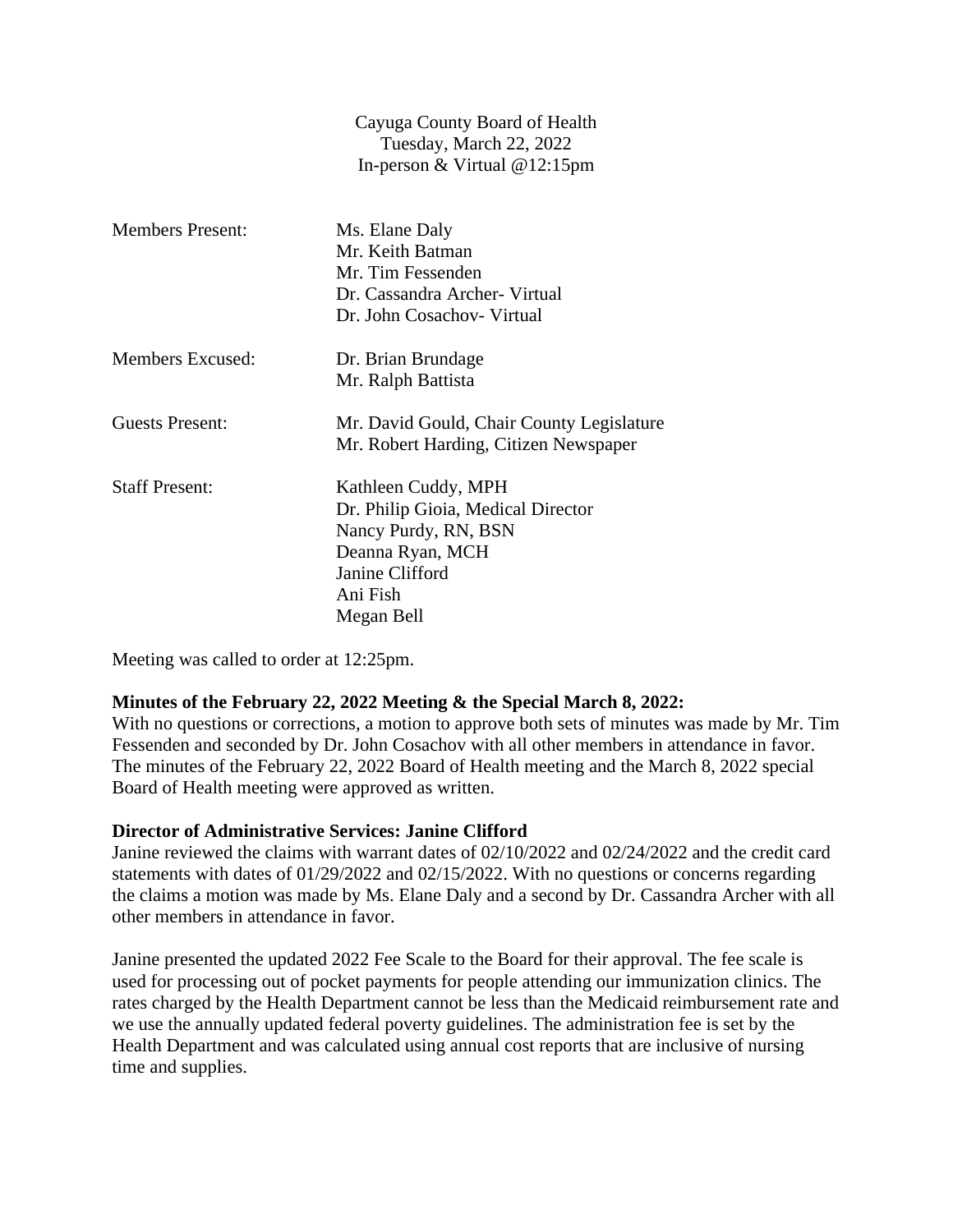Elane asked about the COVID vaccination administration fee which is greater. Janine shared that was set by the State last year and is what insurance companies are reimbursing the County of administration of the COVID vaccinations. Kathleen shared that the Health Department has recouped almost \$200,000 in COVID administration fees in 2021. Janine also reminded everyone that the COVID vaccine itself is free and this is just an administrative cost that is billed to insurances there is no out of pocket cost to the individual and the Health Department does not seek payment from individuals.

With no further discussion around the fee scale a motion was made by Ms. Elane Daly and second by Mr. Tim Fessenden with all other members in attendance in favor. The Fee Scale was approved.

# **Coordinator for WIC Program: Tania Young, DTR**

Tania could not be at today's meeting, so Nancy Purdy provided a brief program update on her behalf.

Nancy shared that currently there are a few staff vacancies in the WIC program and they are working to get them filled. They hope to have some new hires in the upcoming months.

The WIC program has also begun to collaborate with the PlaySpace on some new programs/initiatives targeting infants and families with young children.

## **Supervising Public Health Administrator: Deanna Ryan, MCH**

The Health Department has transitioned case investigation to the State contact tracing center, but staff does still continue to answering phones calls and assist the public who may have questions regarding isolation/quarantine. The Health Department is also still accepting positive at-home COVID tests and reporting them to the contact tracing center, so that they will get a phone call. The Health Department has also reduced the frequency of the daily updates to just Monday, Wednesday and Fridays. Staff continue to be in constant communication with school staff, but have reduced their weekly meetings with school nurses to monthly.

Schools continue to get reimbursed for various costs/supplies surrounding COVID through our ELC schools grant.

Deanna shared that it is time again to complete the Community Health Assessment. The Health Department is required to complete the assessment every 3-4 years and previously we conducted our assessment in collaboration with Auburn Hospital. We will look to partner with the hospital again this year when completing the assessment. One of the main components last time was a community survey. We had set a goal of 500 community surveys and we were able to surpass that and collect 800. We used a consultant that helped to analyze the data collected from the survey and we are looking to contract with them again. It is will be interesting to see if priorities or concerns among the community have changed as a result of the pandemic.

### **Public Health Director: Kathleen Cuddy, MPH**

Kathleen updated the Board regarding Locust Meadow Mobile Home Park. The park went to auction on March  $10<sup>th</sup>$ . There were 13 bidders and the property was sold for \$160,000. The park was sold to an LLC and the Civil Division of the Sheriff's office did confirm that they had received full payment for the park. The deed is expected to go to the County Clerk's office for processing this week and checks are being processed to cover the liens associated with the